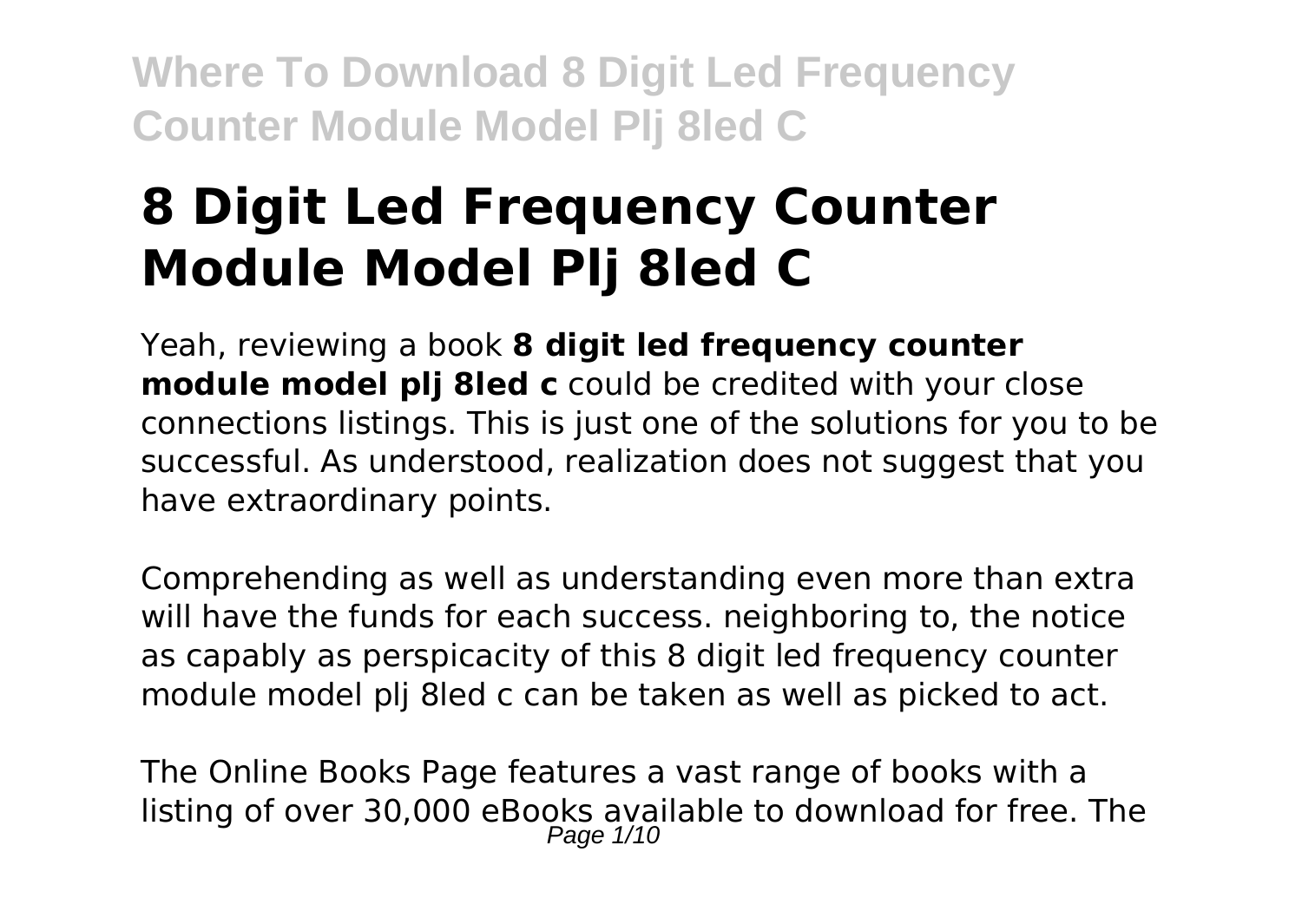website is extremely easy to understand and navigate with 5 major categories and the relevant sub-categories. To download books you can search by new listings, authors, titles, subjects or serials. On the other hand, you can also browse through news, features, archives & indexes and the inside story for information.

#### **8 Digit Led Frequency Counter**

Gain Express VC3165 Radio Frequency Counter 0.01Hz~2.4GHz w/BNC Test Leads, High Resolution Professional RF Signal Meter Tester, 8 Digits LED Display 3.6 out of 5 stars 43 \$79.90

### **Hacloser RF 8 Digit LED Singal Frequency Counter Cymometer ...**

8 Digit LED Singal Frequency Counter Cymometer Tester 0.1-60MHz 20MHz-2.4GHz RF L15 - Radiojitter. Call Us: +91-7975050965.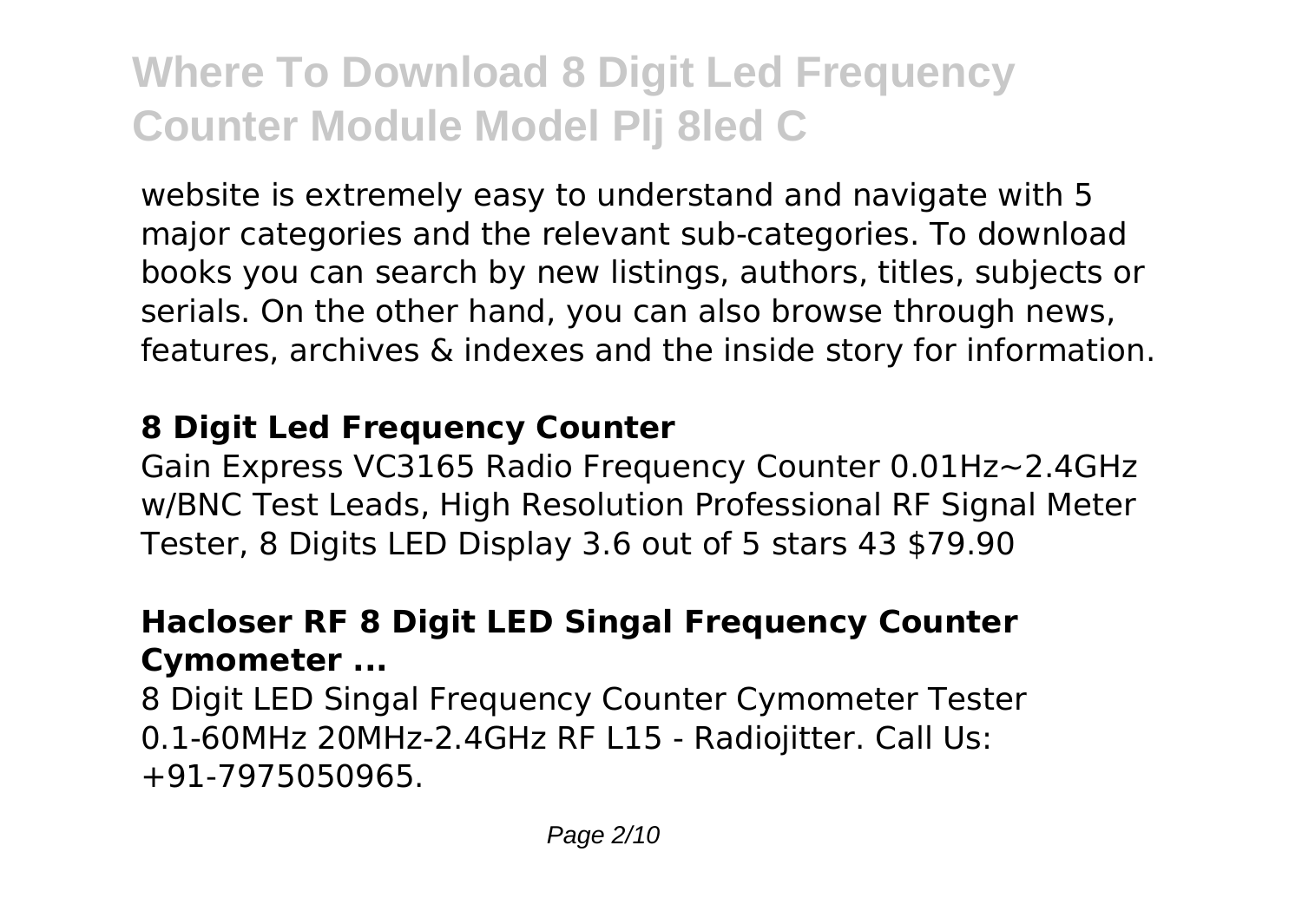### **8 Digit LED Singal Frequency Counter Cymometer Tester 0.1 ...**

The PLJ-8LED-C module is a cost-effective 8-digit frequency counter and display module primarily to display the operating frequency in a transceiver and other equipment. It may also be used for conventional frequency measurement. The module offers compact, reliable high performance with clear display at low cost. The main features include:

**8-digit LED Frequency Counter Module Model PLJ-8LED-C** These fall into three main types; Simple 5 digit LED frequency counter modules operating up to about 50MHz, 8 digit LED counter modules operating up to 2.5GHz, and complete 8-digit frequency counters with one or two inputs complete in a case with integrated AC power supplies. The 8-digit frequency counter modules seemed to fit my requirements quite well, and the prices are so low, it is nearly impossible to see how I could make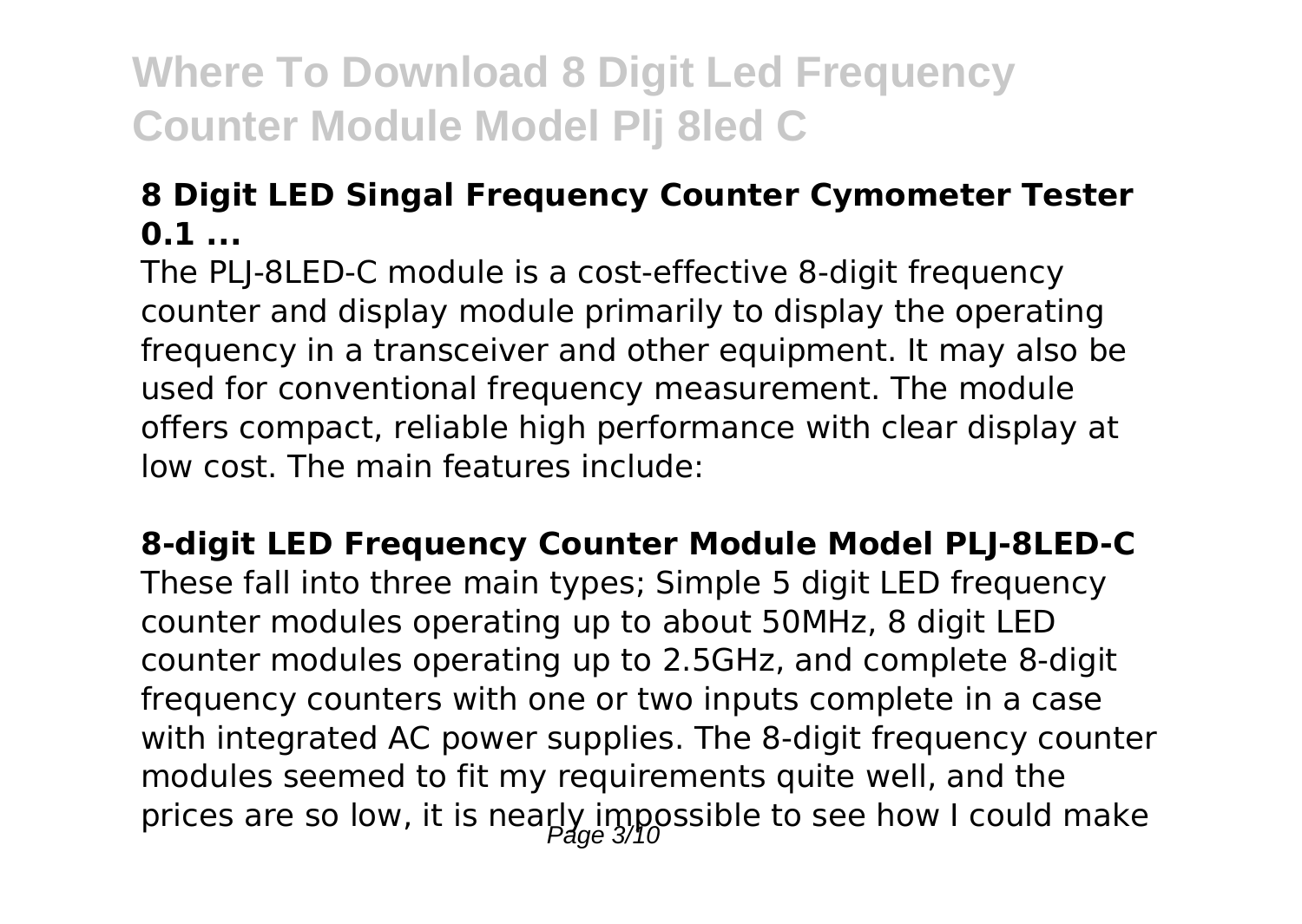one myself for the same cost.

## **Completing my Chinese 8-digit frequency counter**

8-digit LED Frequency Counter Module : Model PLJ-8LED-C user manual:

https://www.zl2pd.com/files/PLJ-8LED\_Manual\_Translation\_EN.pdf andrew mcneil video: http...

**8-digit LED Frequency Counter Module : Model PLJ-8LED-C** Description: Professional range of 1 and 2 axis EG counters. 8 Digit Display. Counter Type  $=$  Linear Gauge Resolution  $= 0.0001$ mm, 0.0005 mm, 0.001 mm, 0.005 mm, 0.01 mm Function Type  $=$  Multi Function Display Type  $=$  LED For Use With  $=$  Square Wave Gauge Frequency Range = Maximum. Supplier Catalog.

**8 Digit Frequency Counters | Products & Suppliers ...** An Arduino Nano in your breadboard will be enough so that you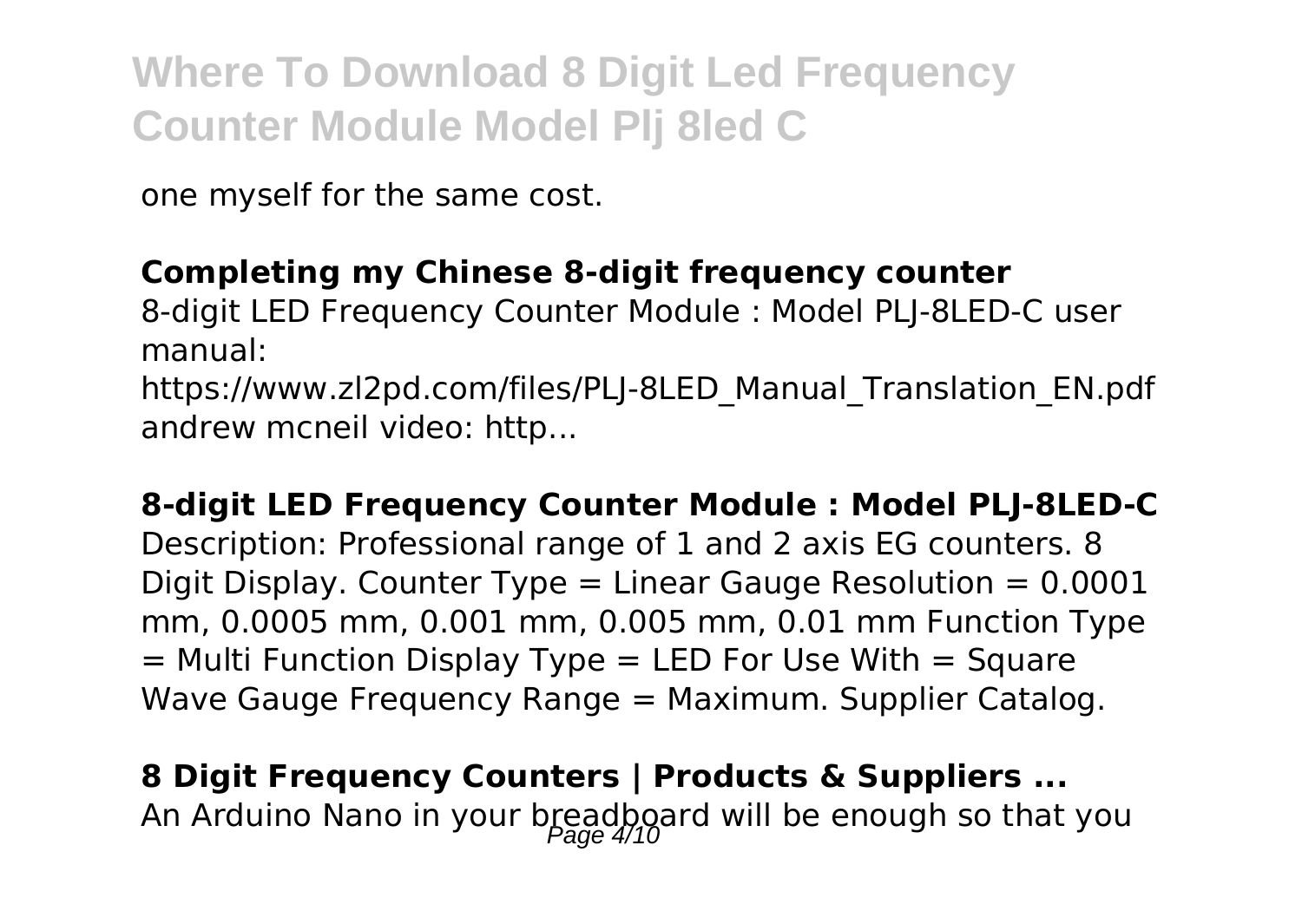can manipulate a couple of 4-Seven Segment LED Display and with that a practical 8-Digit Arduino Counter. Although you will have available two programs, it will be your decision for using it as either 5-Digit Arduino Counter or 8-Digit Arduino Counter.

### **8-Digit Arduino Counter : 8 Steps - Instructables**

Chinese 8 digit frequency counter module Mark19960. Loading... Unsubscribe from Mark19960? ... Frequenzimetro 8 digit 0.1-60 Mhz - 20 Mhz-2,4 Ghz per 9 €! - Duration: 8:51.

### **Chinese 8 digit frequency counter module**

FTVOGUE Auto Digital Counter LED Digital Display 4 Digit 0-9999 Up/Down Plus/Minus Panel Counter Meter with Cable(Blue) 2.8 out of 5 stars 5. \$13.09 ... DROK 090710 Two wires AC 80-300V 10-199.9HZ Digital Frequency Counter Cymometer Frequency Monitor Tester Panel Gauge 3 Digits Blue Backlight LCD Display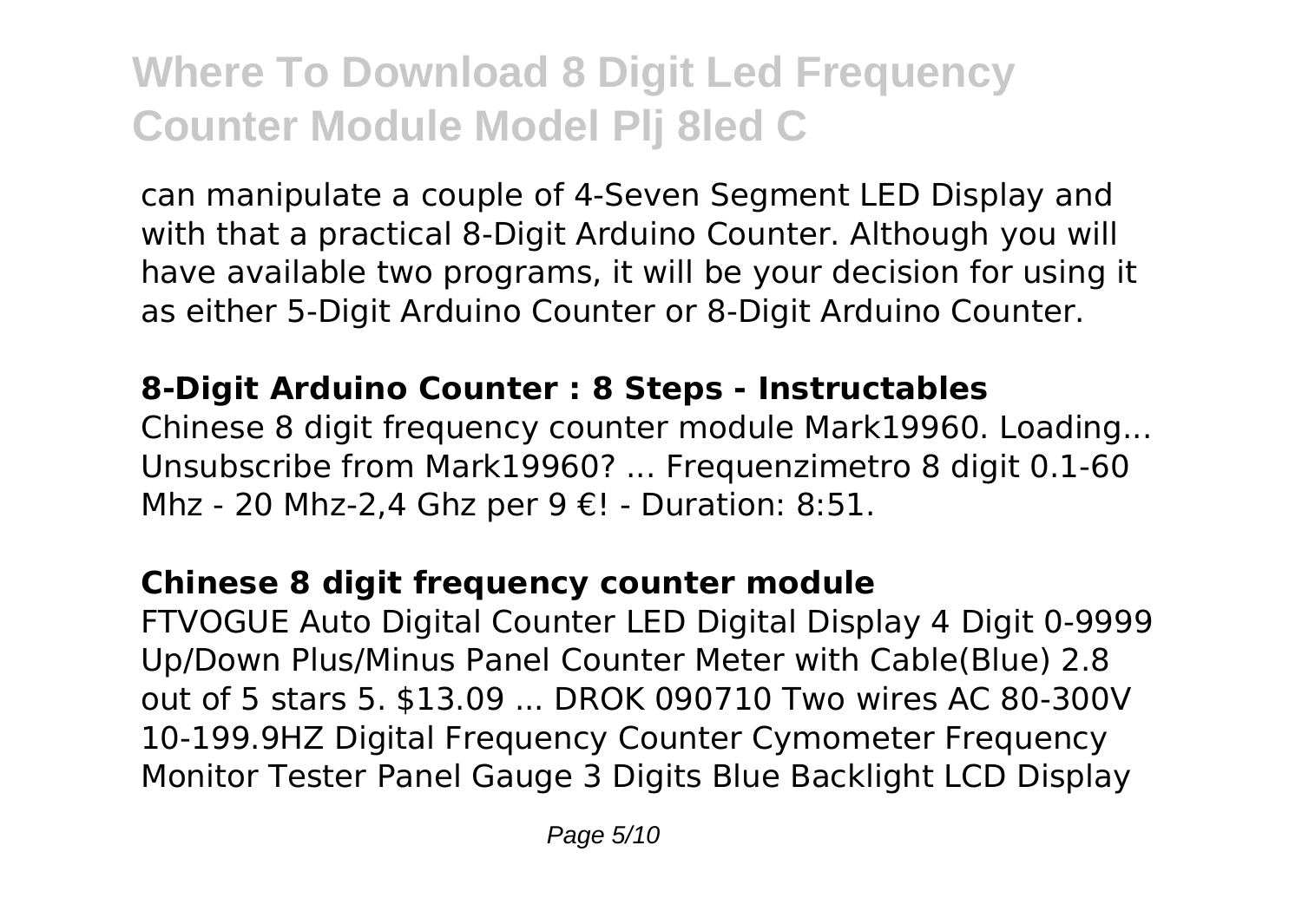#### **Amazon Best Sellers: Best Frequency Counters**

Error[105] E:\MUST DO PROJECTS PCB NEGATIVES AND PIC PROJECT HEX FILES FOR CURRENT PROJECTS\8 DIGIT LED FREQUENCY COUNTER USING PIC16F628A\LED8DIGT COUNTER FROM SAME AUTHOR.ASM 523 : Cannot open file (Include File "z4led.inc" not found) Halting build on first failure as requested.

#### **Frequency Counter | Microchip**

Frequency counter with PIC and seven segment LED display, with programmable frequency offset ... The PIC firmware always drives a fifth digit as the least significant digit, if the measured frequency is above 10 kHz. Because there was no free output pin available on the PIC 16F628 to drive another digit, a logic combination from the first four ...

## **Frequency counter with PIC and 4- to 5-digit LED display**

Couple of weeks ago I purchased from eBay one of these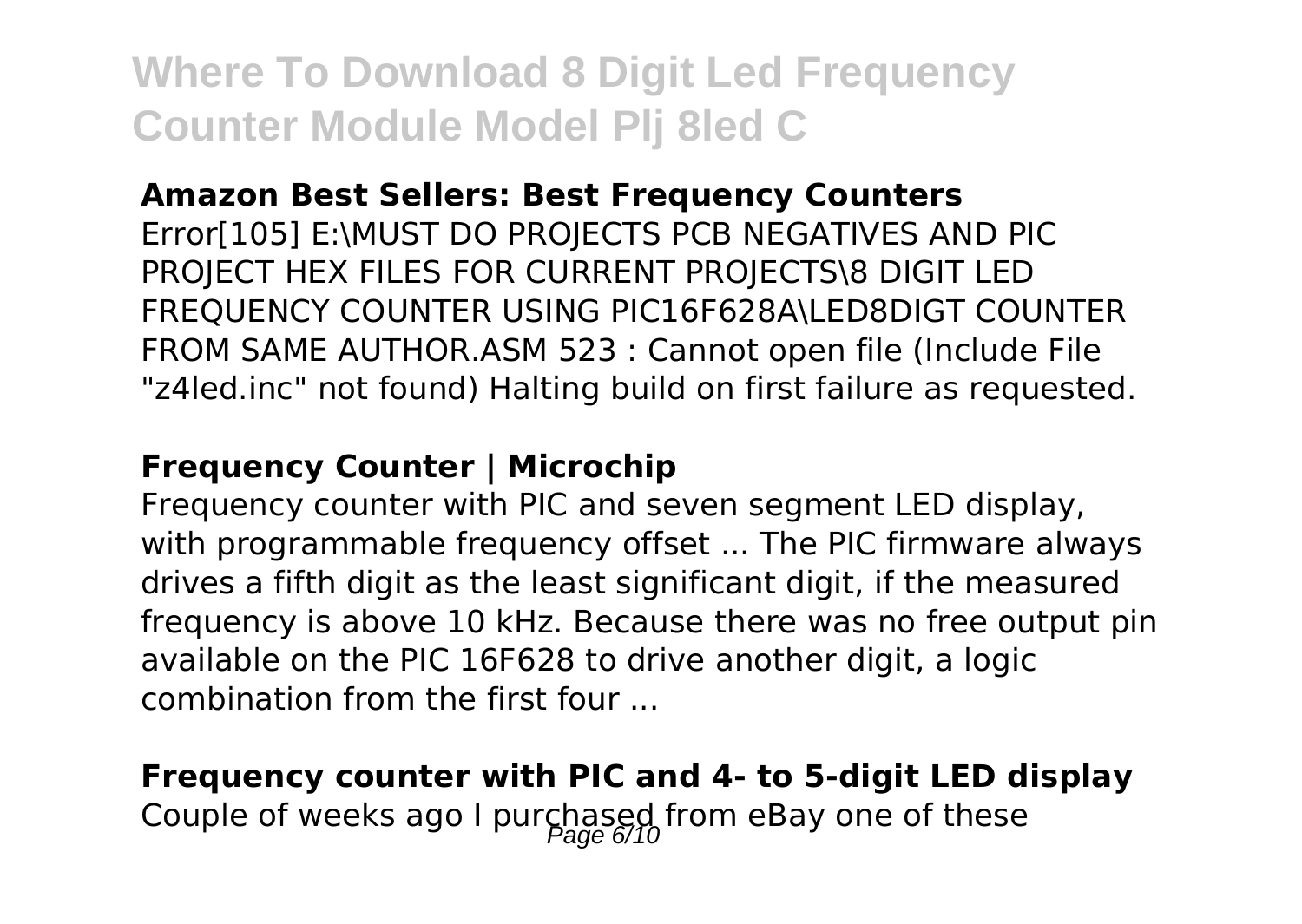amazingly cheap an useful modules with MAX7219 LED driver and 8 digit LED display. It is ideal for frequency counter project. The problem was the absence of library for PIC microcontrolers. Luckily, I found a great library for Arduino and I reworked it to be compatible with PIC. The schematic of the frequency counter is actually almost the same as the previous. It uses PIC16F628A microcontroller with external 32.768kHz watch crystal ...

### **100MHz frequency counter with PIC16F628A - LED Display ...**

Casing based on an existing model. Just updated model because screw holes where not good aligned.

### **8-digit LED Frequency Counter Module Model PLJ-8LED-C by ...**

Appendix : Testing and Modifications .....12 OVERVIEW The PLJ-8LED-C module is a cost-effective 8-digit frequency counter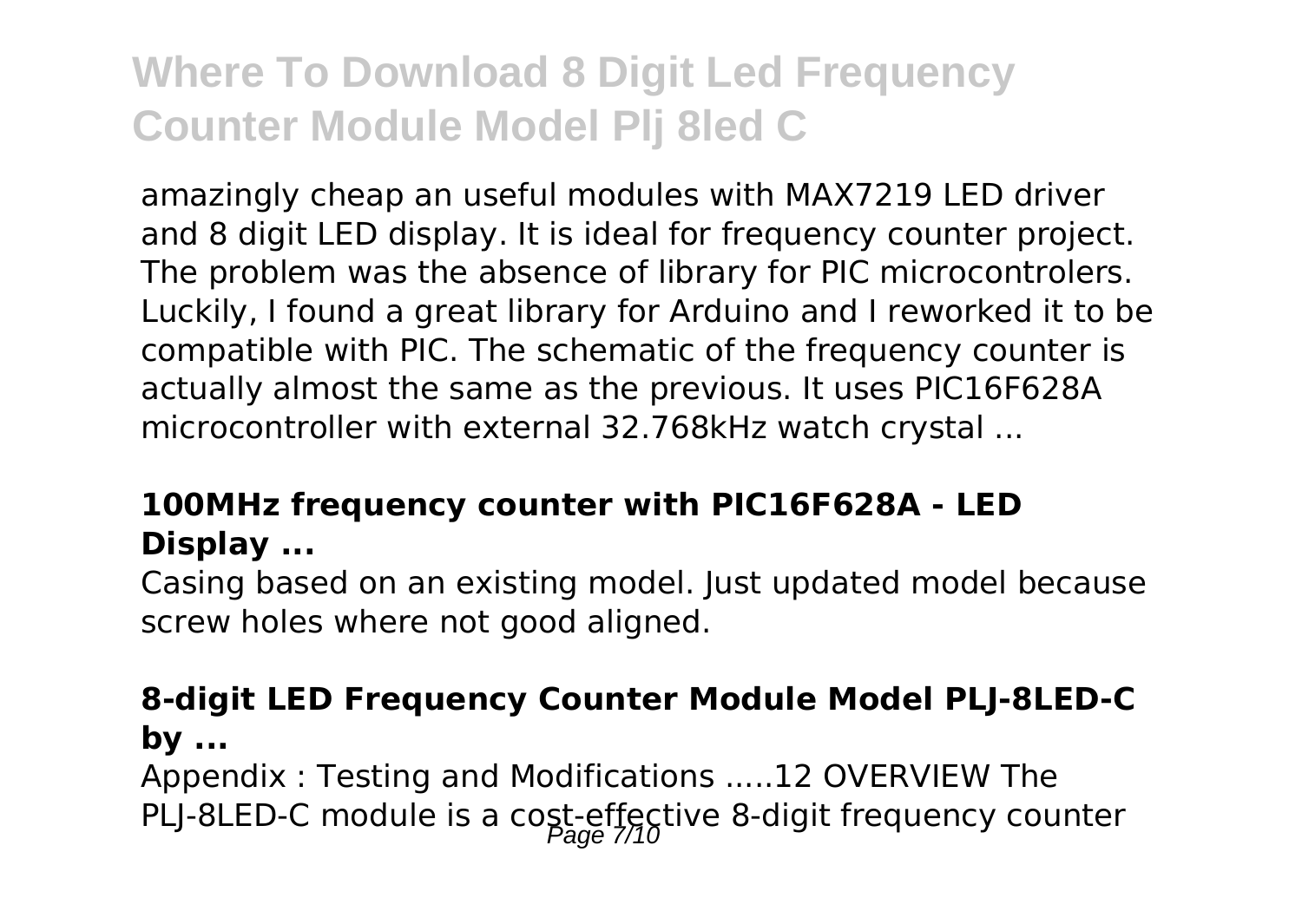and display module primarily to display the operating frequency in a transceiver and other equipment. It may also be used for conventional frequency measurement.

## **SANJIAN STUDIO PLJ-8LED-C USER MANUAL Pdf Download**

**...**

The ICM7226 is a fully integrated Universal Counter and LED display driver. It combines a high frequency oscillator, a decade timebase counter, an 8-decade data counter and latches, a 7-segment decoder, digit multiplexer and segment and digit drivers which can directly drive large LED displays.

#### **ICM7226A, ICM7226B Datasheet**

DC 9-15V Blue Digital Cymometer RF Signal 8 Digits 0.56"LED 0.1MHz~60MHz 20MHz~2.4GHz Frequency Counter with Transparent shell. 4.6. 35 Reviews 58 orders.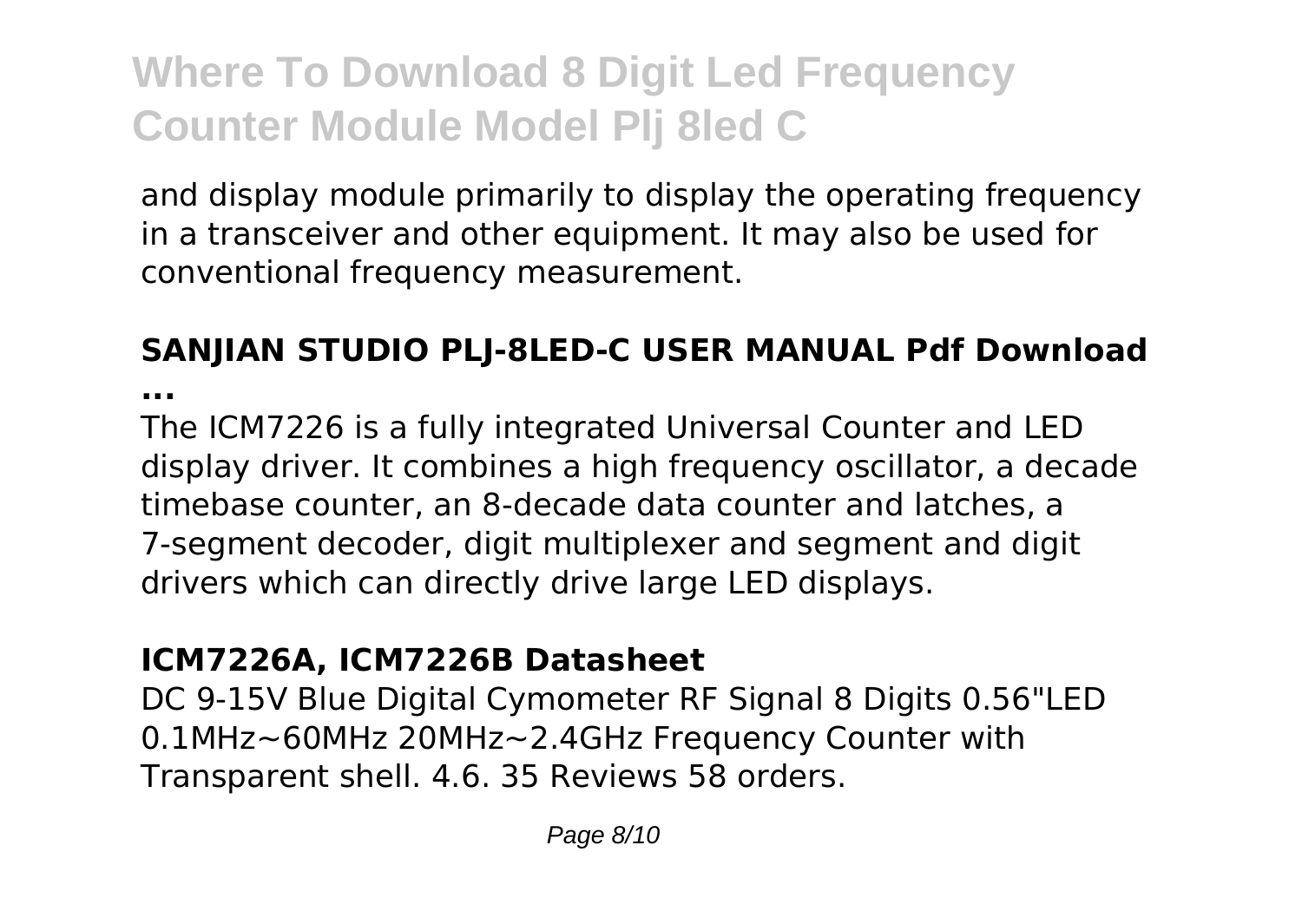### **DC 9 15V Blue Digital Cymometer RF Signal 8 Digits 0.56 ...**

Make Offer - EIP 28B 12 Digit Microwave Frequency Counter 10hz to 26.5Ghz Opt 05 HP Agilent 53181A 10 Digit RF Frequency Counter 225mhz - 12.4Ghz - No Options \$1,099.99

#### **Digital Frequency Counter In Test Equipment Frequency ...**

5 product ratings - RF 6 Digit Blue Led Signal Frequency Counter Cymometer Tester 0.1 to 65 MHz ND. \$11.08. From China. Buy It Now. Free shipping. Watch; Digital LED Portable Frequency Counter for Calibrate Remote Control Calibration. Brand New. \$8.45. From China. or Best Offer +\$3.99 shipping.

### **digital frequency counter for sale | eBay**

The PLJ-6LED-A module is a cost-effective 8-digit frequency counter and display module primarily to display the operating